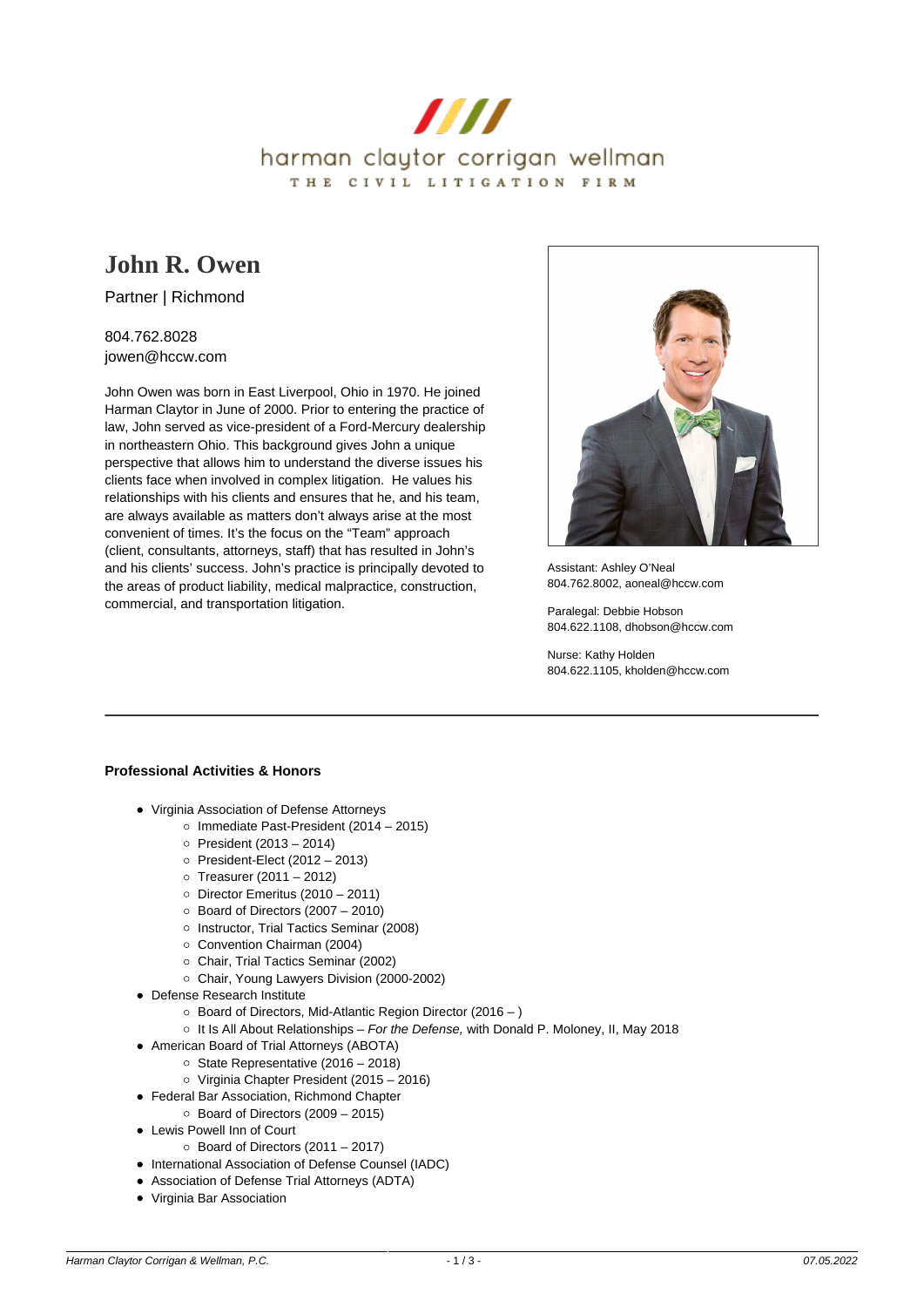- Richmond Delegate to the Young Lawyers Division (1997-2001)
- [Leader in the Law](https://www.hccw.com/blog/congratulations-to-john-r-owen-vlw-leaders-in-the-law-2015/), Virginia Lawyers Weekly (2015)
- "Go To" Medical Malpractice Lawyer, Virginia Lawyers Weekly (2021)
- Best Lawyers in America
	- Personal Injury Litigation Defendants & Product Liability Litigation Defendants (2013 2022)
		- Lawyer of the Year Richmond, VA Product Liability Litigation Defendants (2014)
		- Lawyer of the Year Richmond, VA Personal Injury Litigation Defendants (2022)
- Virginia Super Lawyers
	- Personal Injury Defense: Products (2010 2022)
	- Rising Star: Civil Litigation (2008)
	- Top 50 Richmond Area Lawyers (2014 2022)
	- $\circ$  Top 100 Lawyers in Virginia (2013 2022)
	- 10th Year of Inclusion (2019)
- Virginia Super Lawyers, Business Edition
	- o Personal Injury Defense: Products (2010 2014)
- Virginia Business Legal Elite
	- Civil Litigation (2017)
	- Construction Law (2008 2016, 2018 2021)
	- Under 40 (2004)
- Martindale-Hubbell<sup>®</sup> AV Rated
- Richmond Bar Association
- Henrico County Bar Association

#### **Representative Experience**

- Successfully defended hospital in medical malpractice action wherein plaintiff alleged a failure to monitor causing severe personal injuries.
- Successfully defended national restaurant chain in negligence action wherein plaintiff alleged defectiveness in construction materials resulting in catastrophic injuries.
- Successfully defended U.S. tool manufacturer in product liability action wherein estate alleged defective testing and warnings resulted in death.
- Successfully defended highway construction company in negligence action wherein estate alleged defectiveness in design, warning and construction resulting in death.
- Successfully defended aerial lift manufacturer/supplier in product liability action wherein plaintiff alleged defective components caused paraplegia.
- Successfully defended chemical manufacturer/supplier in product liability action wherein plaintiff alleged volatile chemicals exploded causing blindness.
- Successfully defended crane manufacturer in product liability action wherein plaintiff alleged defective design caused traumatic brain injury.
- Successfully represented client in product liability action wherein industrial equipment caused near leg amputation.
- Successfully defended lawnmower manufacturer/seller in product liability action wherein plaintiff alleged defective guarding and warning resulted in leg amputation.
- Successfully defended auto manufacturer/seller in product liability action wherein plaintiff alleged defective restraint system caused quadriplegia.
- Successfully defended crane/lifting equipment manufacturer in product liability action wherein plaintiffs alleged defective equipment caused paraplegia and severe leg injuries.
- Successfully defended industrial tool manufacturer/supplier in product liability action wherein plaintiff alleged defective design/manufacture resulted in loss of sight and significant brain injury.
- Successfully defended battery manufacturer in product liability action wherein plaintiff alleged defective design led to acid leak and significant burn injuries.
- Successfully defended HVAC manufacturer/installer in toxic torts claim wherein plaintiffs alleged defective equipment and installation caused the family to become seriously ill.
- Successfully represented insurance company in subrogation action and subsequent coverage action wherein defendant's insured burned home and defendant subsequently denied coverage for the loss.
- Successfully represented Italian manufacturer of industrial and agricultural equipment in breach of contract action.
- Successfully represented technology company in action wherein plaintiff alleged certain EPA violations resulted in contaminated development site.
- Successfully defended restaurant in negligence action wherein plaintiff alleged defendant's actions caused a fire resulting in a significant loss to retail shopping complex.
- Successfully defended lift manufacturer in product liability action wherein plaintiff alleged defective design of lift truck owned by U.S. Navy caused leg amputation on U.S.S. Roosevelt.
- Successfully represented homeowner in fraud/breach of contract action against builder wherein defective foundation construction placed home in jeopardy of collapse.
- Successfully represented construction company in breach of contract action following remediation and rebuild of home due to fire loss.